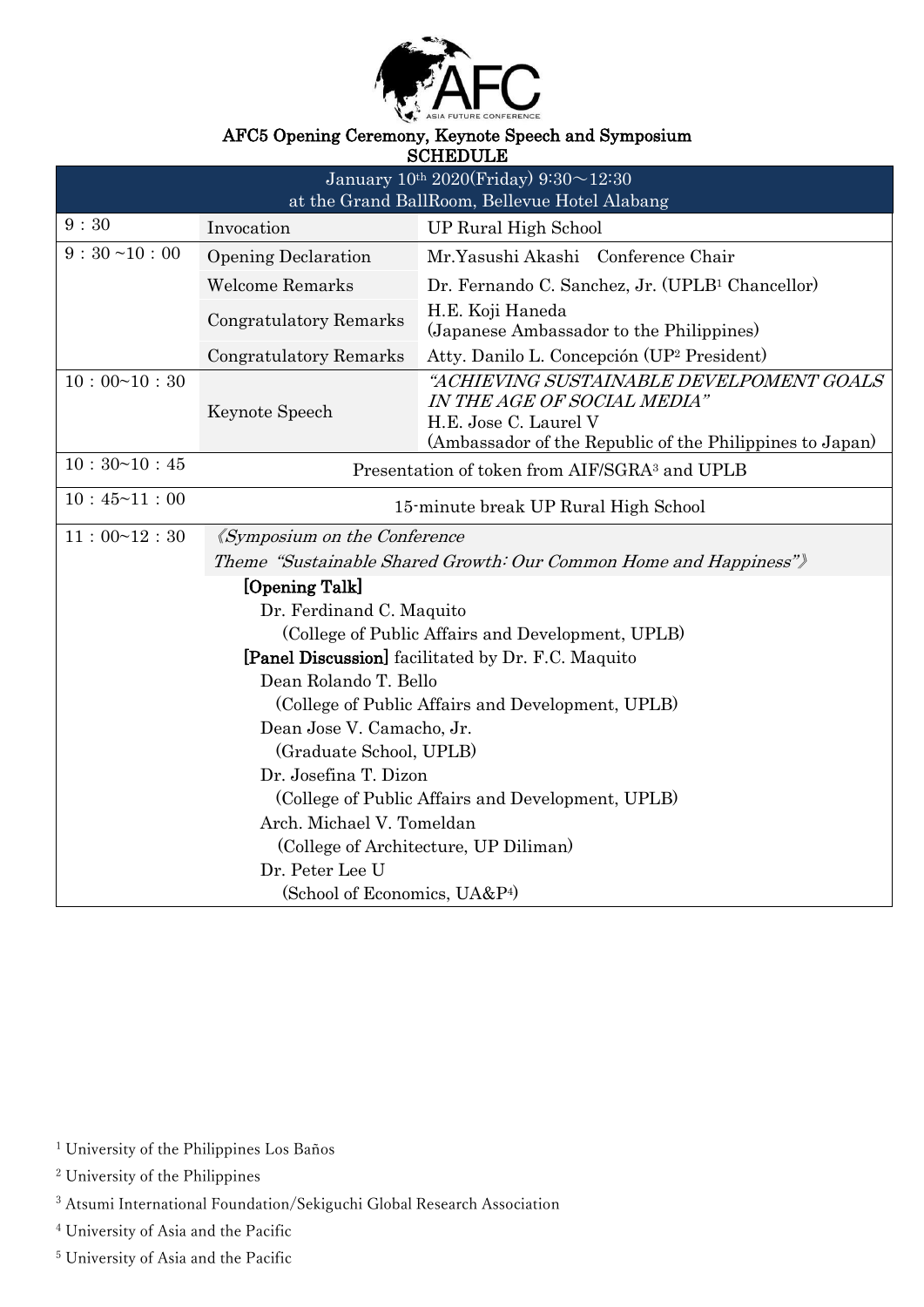

# " ACHIEVING SUSTAINABLE DEVELPOMENT GOALS IN THE AGE OF SOCIAL MEDIA"

# H.E. JOSE CASTILLO LAUREL V

Ambassador Extraordinary and Plenipotentiary of the Republic of the Philippines to Japan (since 09 June 2017)

A native of Batangas, he spent part of his childhood in Japan. His father, JOSE S. LAUREL III, was the Philippine Ambassador to Japan from 1966-1971. Together with other illustrious members of the Laurel family, he has devoted his life to promoting cooperation, exchanges and mutual appreciation between the Filipino and Japanese peoples. He is married with four children.

――――――――――――――――――――――――――――――――――――――――――――――

#### BUSINESS & CIVIC AFFILIATIONS

Chairman Board of Trustees, Philippines-Japan Friendship Foundation; Chairman, Board of Trustees, Philippine Institute of Language & Culture; Chairman, Toyota Batangas City, Inc.; Director, Philippine Petrochemical Products, Inc.; Director, Asian Chemical Corporation; Vice-Chairman, Transworld Trading Co., Inc.; Member-Adviser, Philippines Japan Society.

#### EDUCATIONAL BACKGROUND

- Masters of Business Administration, De La Salle University, Manila
- Masters of Graphics Arts (Special Studies), Dai Nippon Printing, Tokyo, Japan
- Bachelor of Science in Business Administration (Salutatorian), De La Salle University, Manila
- Bachelor of Arts in Social Studies, De La Salle University, Manila

#### [Opening Talk]

Symposium on the Conference "Sustainable Shared Growth: Our Common Home and Happiness"

# Dr. Ferdinand C. Maquito

(College of Public Affairs and Development, UPLB)

"The symposium will present the significance of the theme of AFC 5: Sustainable Shared Growth--Our Common Home and Happiness. This theme translates to the three goals of efficiency (kahusayan), equity (katarungan), and environmental-friendliness (kalikasan).

Our common home refers to this planet earth, while our common happiness refers to all our aspirations to lead fulfilled lives. The symposium will discuss the theme from various perspectives."



Dr Maquito is Philippine Chief Representative of Sekiguchi Global Research Association (SGRA) and is currently with the Institute for Governance and Rural Development, College of Public Affairs and Development, University of the Philippines Los Baños, where he is now focusing on finding and clarifying mechanisms of sustainable shared growth namely: internal revenue allotment; land value taxation; community currency; decentralization and organizational architecture; Flying Geese Model and other Japanese institutions.

He obtained his Doctorate Degree in Economics from University of Tokyo in 1996.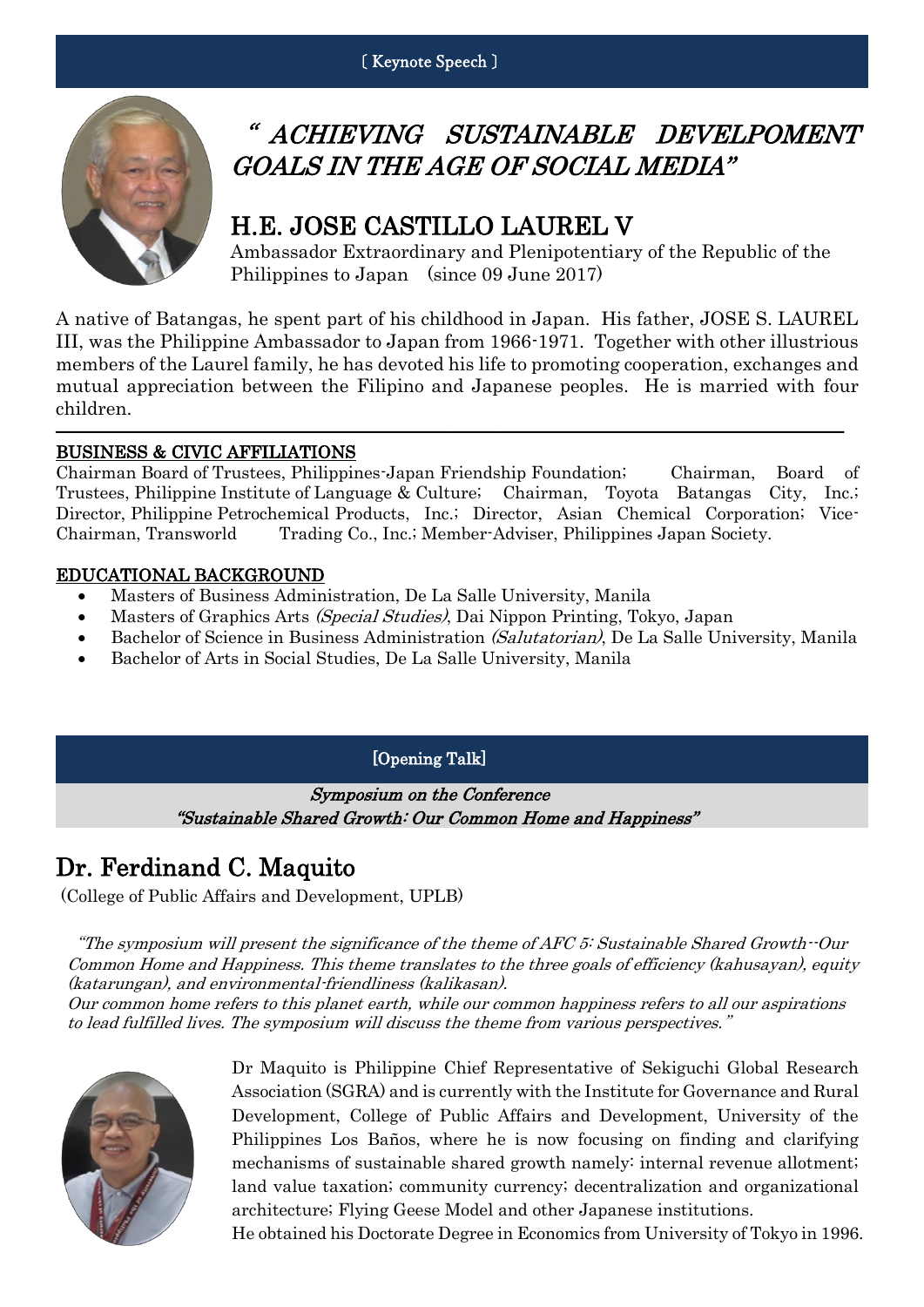## Dean Rolando T. Bello

(College of Public Affairs and Development, UPLB)



"The conference theme of sustainable shared growth is very timely as we confront our common problems climate change, environmental sustainability and rapid technological developments. Many countries have achieved high growth rates at the expense of widening income gaps. The conference will be a venue to share ideas that may address these challenges and brighten the prospects of our common home. "

Prof. Bello is currently Dean and Associate Professor of the College of Public Affairs and Development. He is an agricultural and resource economist and has done extensive research on agrarian studies and rural development.

――――――――――――――――――――――――――――――――――――――――――――――



## Dean Jose V. Camacho, Jr.

(Graduate School, UPLB)

"AFC 5 revisits, with fresh perspectives, our ideals and commitment in achieving sustainable development with a human face, that growth and development must be inclusive and be shared, with utmost regard on the limits of our resources and environment. It is an important platform to present interdisciplinary perspectives to emerging problems, issues and challenges that transcend nation-states and geographical boundaries. I envision that the conference will enable us to rethink that we are not alone in seeking solutions to our common problems. With dialogue and collaboration, with empowering partnership and engagement, I am certain that we can face a common future with optimism, prosperity and full of dynamism. Long Live the AFC!!"

Dr. Jose V. Camacho, Jr. is professor of economics and specializes on the economics of basic and higher education, labor and human resource development. He obtained a doctorate in economics in Kyoto University.

――――――――――――――――――――――――――――――――――――――――――――――



## Dr. Josefina T. Dizon

(College of Public Affairs and Development, UPLB)

"Coming from the field of Community Development, I shall try to contextualize the goals of shared growth, namely, efficiency, equity, and environment, from the point of view of the local and the global communities. In my presentation, I will present how the global community strives toward achieving shared growth and how it affects the local community, and the response of the latter, towards this end." Let me discuss this with you first mamaya before you submit. "

Dr. Dizon is currently Professor at the Institute for Governance and Rural Development of the College of Public Affairs and Development (CPAf) at UPLB. Her academic background includes the following degrees: PhD Community Development from UPLB.